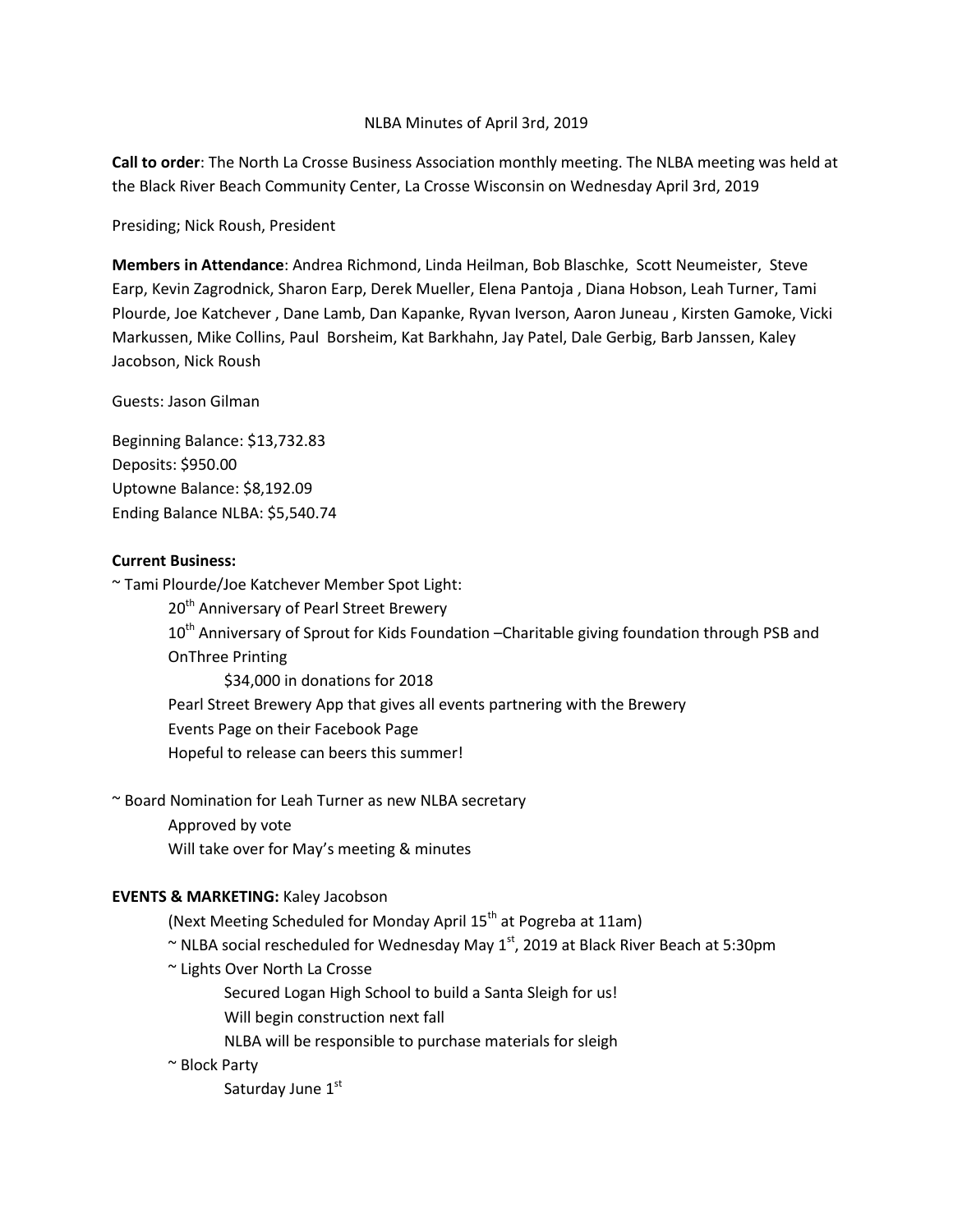Caledonia Street 2pm-8pm

Family Activities 2pm-5pm, Food 5pm-8pm, Music by Greg Balfany at 6:30pm

Looking for MORE volunteers for this group

Stay tuned to email and facebook for event page

~ Oktoberfets—2019 no events on Northside fest grounds (Paul Borsheim) New Event at Loggers Field Thursday Night—details TBD Pancake Breakfast been moved to Boys & Girls Club

## **MEMBERSHIP:** Nick Roush

(Meets second Tuesday of every month at River Bank at 9am)

~NO meeting in April

Waiting to get all correspondence back from members

# **NORTH LA CROSSE GROWTH & DEVERLOPMENT WORKGROUP:** Nick Roush

(Meets the first Wednesday of each month immediately following the monthly NLBA meeting)

~Discussing Wayfinding Signs

~ Branding effort for the city

~ No signs for hotels/gas/food for exit 3 –Mike Collins/Dan Kapanke partner to try to get one

## **CHAMBER OF COMMERCE:** Vicki Markussen

~Room Tax Deferred for 60 days to try to find other revenue sources

 $\sim$  April 10<sup>th</sup> –59 years Honor Student Banquet-Only banquet that recognizes based on academics

Looking for student sponsors (13 students still need sponsors) UWL April  $10^{th}$  in the evening \$200 Sponsor Cost (Includes the five people at the table) Speaker: Jake Ericson from Boys & Girls Club Contact Vicki if interested

# **JASON GILMAN (CITY PLANNER):**

# Trane Plant 6

10 acres in front of Pearl Street Brewery & Rubber Mils Building

Site to Include (as of now): Star Center/VA Clinic/Housing

Star Center: Provide universal access to health resources. Facility will offer adaptive

equipment with therapeutic assistance

Opportunity Zone

Tiff District 16

#### Riverside North

Development on 30 of the 70 acres

85% Residential

Urban Neighborhood

4-5 Stories in Height

800 Housing Units